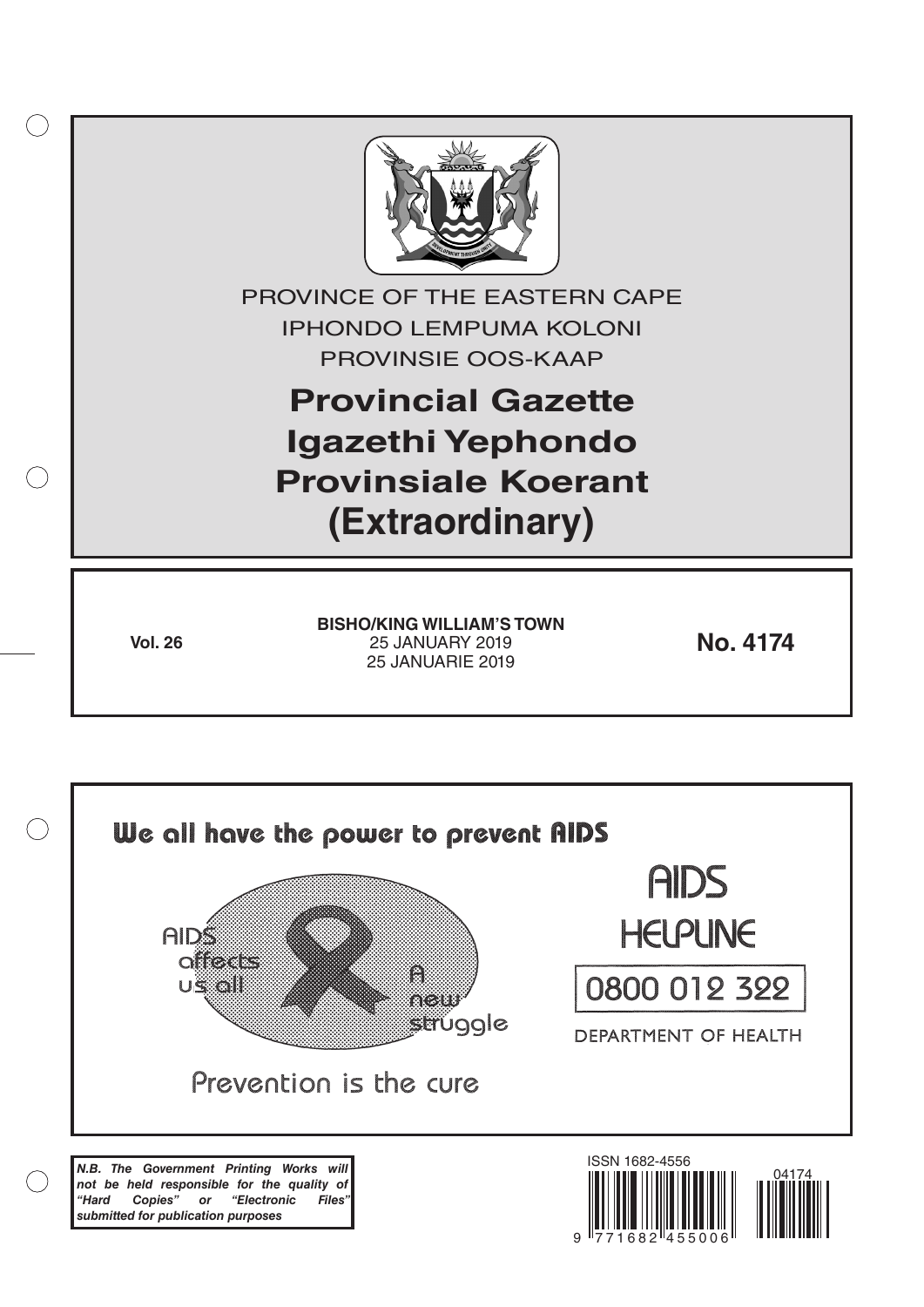## **IMPORTANT NOTICE:**

**The GovernmenT PrinTinG Works Will noT be held resPonsible for any errors ThaT miGhT occur due To The submission of incomPleTe / incorrecT / illeGible coPy.**

**no fuTure queries Will be handled in connecTion WiTh The above.**

#### **CONTENTS**

|          |                                                                                                       | Gazette<br>No. | Page<br>No. |
|----------|-------------------------------------------------------------------------------------------------------|----------------|-------------|
|          | LOCAL AUTHORITY NOTICES • PLAASLIKE OWERHEIDS KENNISGEWINGS                                           |                |             |
| 17<br>18 | Eastern Cape Liquor Act (10/2003): Notice of Lodgement of Applications for Transfer of Certificate of | 4174           |             |
|          |                                                                                                       | 4174           |             |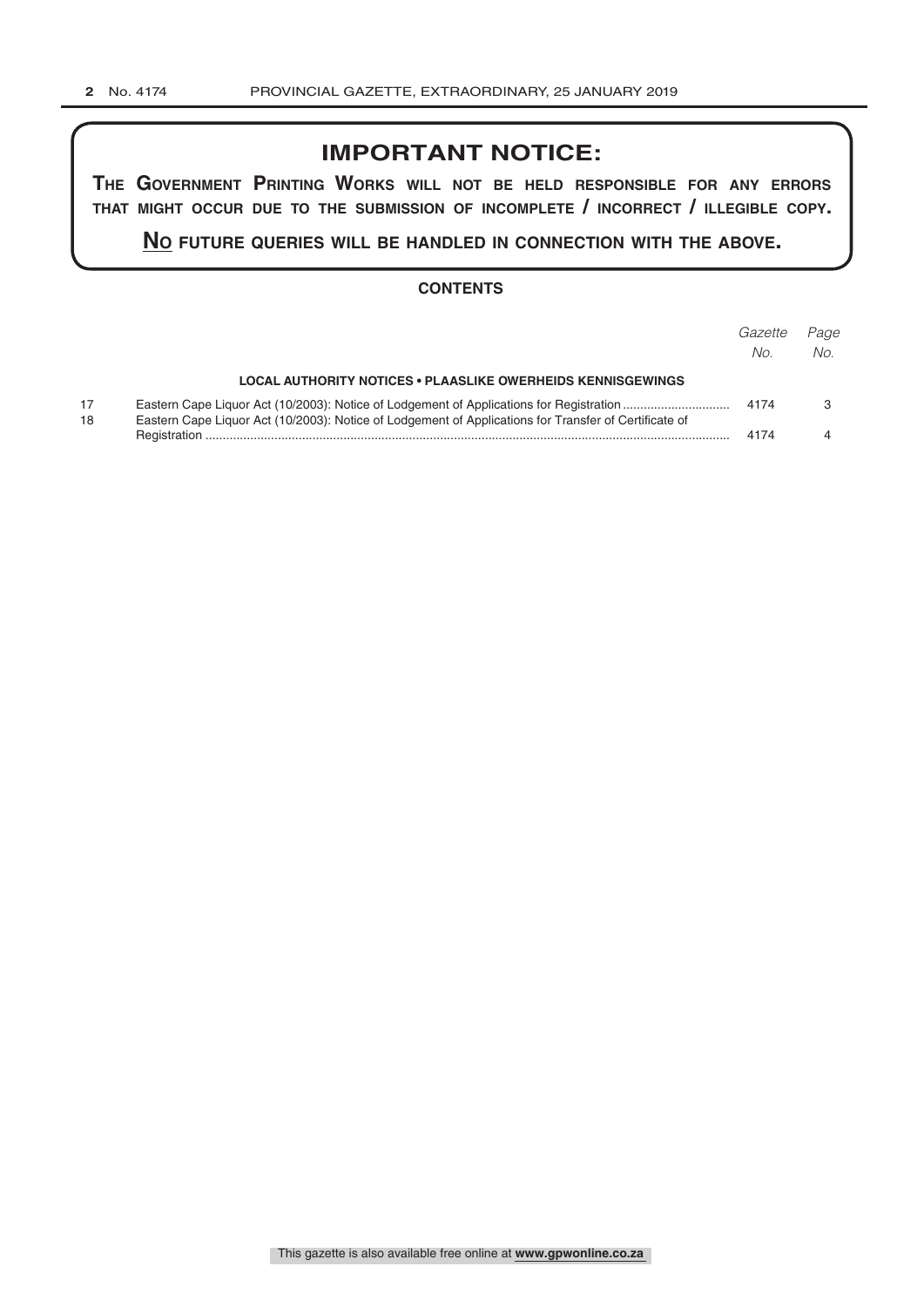# Local Authority Notices • Plaaslike Owerheids Kennisgewings

### **LOCAL AUTHORITY NOTICE 17 OF 2019**

1. CM3

[Reg 4 (1)]

EASTERN CAPE LIQUOR ACT, 2003 (Act No. 10 of 2003) NOTICE OF LODGEMENT OF APPLICATIONS FOR REGISTRATION

Notice is hereby given that the applications for registration, particulars of which appear in the Schedule hereunder, have been lodged with the Board.

Interested parties may, free of charge, inspect any application which appears in the Schedule hereunder and may within twenty one days of this notice, lodge with the Board written representations in support of, or written objections.

LERATO RADIKOANYANA EASTERN CAPE LIQUOR BOARD 24 January 2019

**SCHEDULE** 

|                           |                   | 2                                                          |                                     |                              |                                                                                               |
|---------------------------|-------------------|------------------------------------------------------------|-------------------------------------|------------------------------|-----------------------------------------------------------------------------------------------|
| <b>Application Number</b> |                   | Name and number of<br>Ward                                 | Kind of registration<br>applied for | Kind of liquor to<br>be sold | Name under which business is to be<br>conducted and particulars of the erf,<br>street or farm |
| 1.                        | REF2015/155572/07 | Ward 1 Matatiele Local<br>Municipality                     | On and Off<br>Consumption           | All kinds                    | Maluti Tavern, No. 161 Maluti Township,<br>Matatiele, 4730                                    |
| 2.                        | REF7207085675084  | Ward 28 Nelson Mandela<br>Metropolitan Municipality        | On and Off<br>Consumption           | All kinds                    | Kwa - Maduna, Erf 40217, 27 Mali Street,<br>Zwide, Port Elizabeth, 6001                       |
| 3.                        | REF5908130623084  | Ward 58 Nelson Mandela<br><b>Metropolitan Municipality</b> | On and Off<br>Consumption           | All kinds                    | Sis Thembsie Tavern, 17 Mlonji Street,<br>Motherwell N.U. 8. Port Elizabeth, 6001             |
| 4.                        | REF9211035613086  | Ward 7 Matatiele Local<br>Municipality                     | On and Off<br>Consumption           | All kinds                    | Ma Ehh Tavern, Nkosana Administrative<br>Area, Matatiele, 4730                                |
| 5.                        | REF5711120033086  | Ward 5 Amahlathi Local<br>Municipality                     | On and Off<br>Consumption           | All kinds                    | Bolo Recreation Club, Portion 2 Of Farm<br>No. 155, Bolo Reserve, Stutterheim, 4930           |
| 6.                        | REF2016/093786/07 | Ward 47 Buffalo City<br>Metropolitan Municipality          | On and Off<br>Consumption           | All kinds                    | E - Liguor Express, No. 59 Cambridge<br>Street, East London, 5201                             |
| 7.                        | REF8608175605080  | Ward 14 Sengu Local<br>Municipality                        | On and Off<br>Consumption           | All kinds                    | Eyadini, 1937 Steve Tshwete, Lady Grey,<br>9755                                               |
| 8.                        | REF8006210795083  | Ward 25 Umzimvubu<br><b>Local Municipality</b>             | On and Off<br>Consumption           | All kinds                    | Mazou Lounge, Nkompolweni Location,<br>Chibini Administrative Area, Mount Frere,<br>5090      |
| 9.                        | REF9106266134085  | Ward 4 Ingquza Hill Local<br>Municipality                  | On and Off<br>Consumption           | All kinds                    | Qobhas Tavern, Redhill Location, Bukazi<br>Administrative Area, Lusikisiki, 4820              |
| 10.                       | REF2014/238373/07 | <b>Buffalo City Metropolitan</b><br>Municipality           | <b>Special Event</b>                | All kinds                    | Asiphayo Trading, 27 New Transkei Road,<br>Baysville, East London, 5201                       |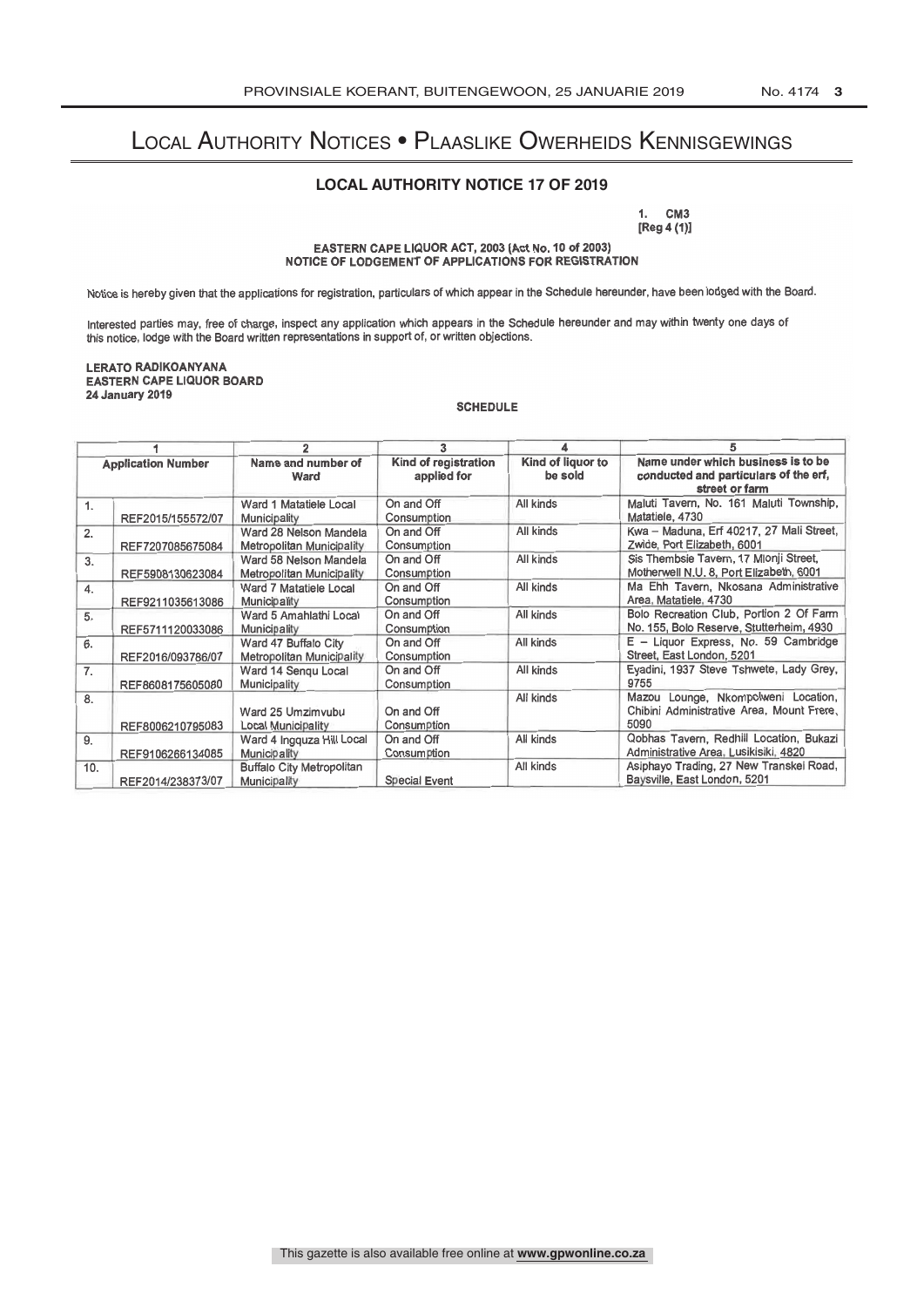### **LOCAL AUTHORITY NOTICE 18 OF 2019**

FORM 9 [ Reg 11 (1)]

#### EASTERN CAPE LIQUOR ACT, 2003 (Act No. 10 of 2003)

#### NOTICE OF LODGEMENT OF APPLICATIONS FOR TRANSFER OF CERTIFICATE OF REGISTRATION

Notice is hereby given that the applications for transfer of certificates of registration, particulars of which appear in the Schedule hereunder, have been lodged with the Board.

interested parties may, free of charge, inspect any application which appears in the Schedule hereunder and may within twenty one days of this notice,<br>lodge with the Board written representations in support of, or written

LERATO RADIKOANYANA EASTERN CAPE LIQUOR BOARD 24 January 2019

**SCHEDULE** 

| <b>Application Number</b> |                   |                                                           |                                                                            |                                                            |                                                                        |
|---------------------------|-------------------|-----------------------------------------------------------|----------------------------------------------------------------------------|------------------------------------------------------------|------------------------------------------------------------------------|
|                           |                   | Name and<br>number of Ward                                | Particulars of<br>certificate of<br>registration                           | Particulars of holder<br>of certificate of<br>registration | Particulars of prospective<br>holder of certificate of<br>registration |
|                           | ECP02868/90466/ON | Ward 8 King<br>Sabata<br>Dalindyebo Local<br>Municipality | Zonwabise Tavern, No.<br>40 Corner Elliot & Owen<br>Streets, Mthatha, 5100 | Bongani Sydney<br>Bodiani                                  | Mandlenkosi Maietsheza                                                 |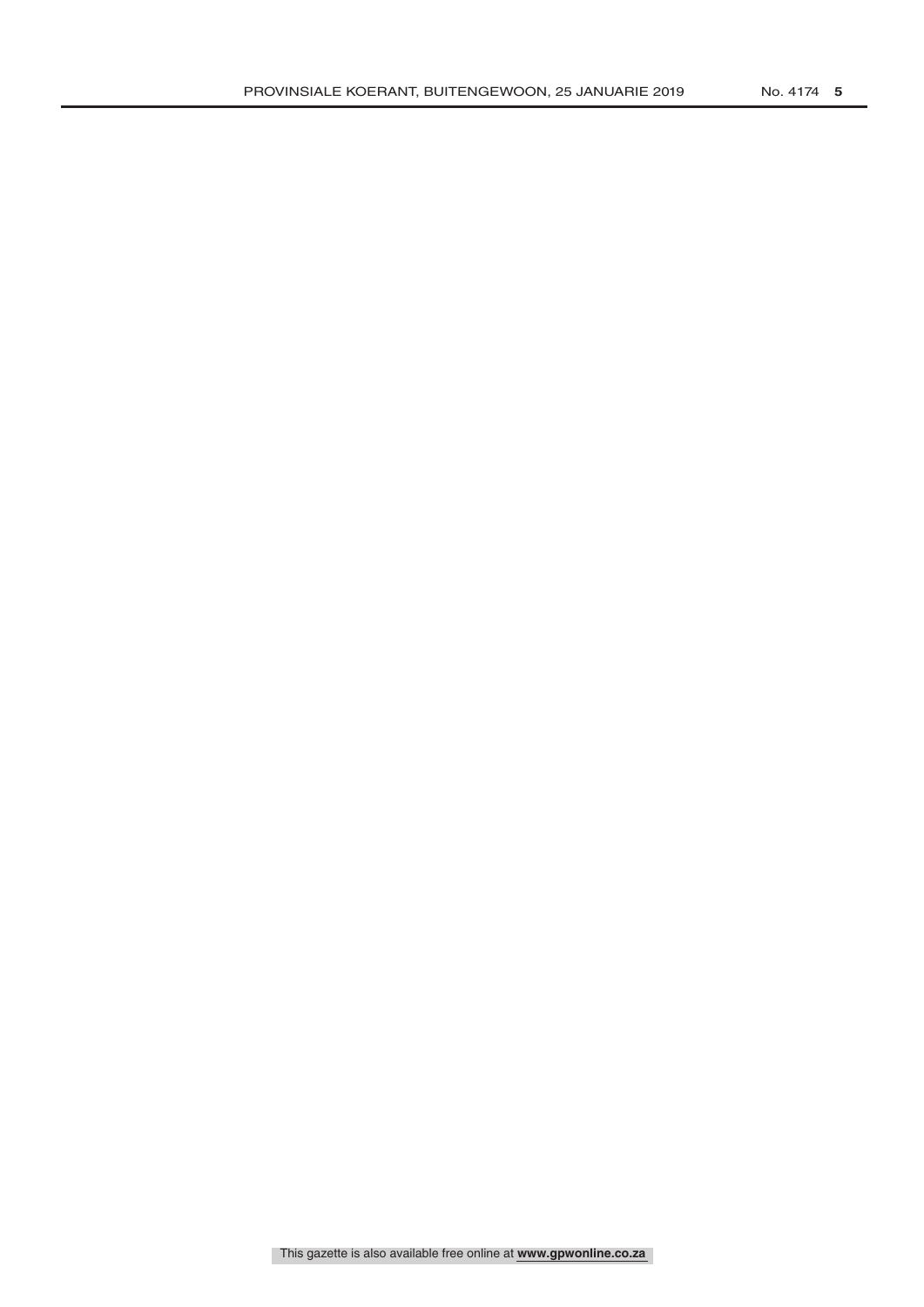This gazette is also available free online at **www.gpwonline.co.za**